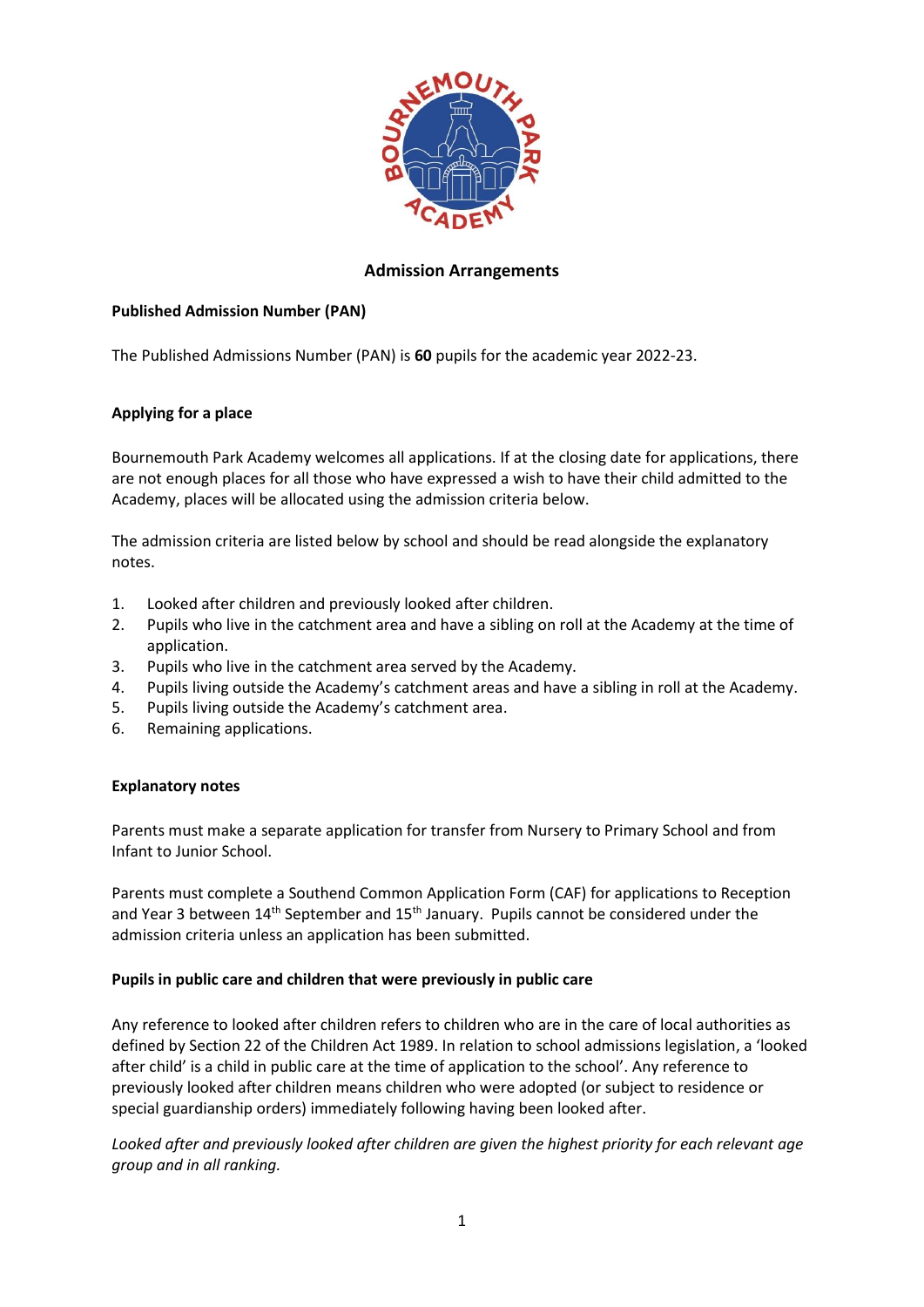### **Pupils with Education, Health and Care Plans (EHCP)**

All children whose statement of special educational needs (SEN) or Education, Health and Care Plan (EHCP) names the Academy **must** be admitted. Children with a statement or a plan will follow a different process for admission.

Further information can be found on:

[http://www.southend.gov.uk/info/200225/children\\_with\\_disabilities/290/special\\_educational\\_ne](http://www.southend.gov.uk/info/200225/children_with_disabilities/290/special_educational_needs) [eds](http://www.southend.gov.uk/info/200225/children_with_disabilities/290/special_educational_needs)

http://www.southendinfopoint.org/kb5/southendonsea/fsd/localoffer.page

### **Distance**

In the case of oversubscription in any one category, 'straight line' distance will be used to measure the distance between the pupil's home and the nearest pupil entrance to the Academy. The pupils living closest will be given priority. If the pupil's home is a flat the distance will be measured to the main external entrance to the building.

If the same distance is shared by more than one pupil, and only one place is available, the place will be awarded on the basis of a computerised random allocation process (supervised by someone independent of the Academy). In the case where the last child offered is a twin or sibling of a multiple birth sibling, both children will be offered.

In the case of parents who are separated, only one application can be received. The Academy should not have the details of both parents or know of the marital status of the parents. If more than one application is received from parents, applications will be placed on hold until such time that:

- An application is made that both parents agree to; or
- Written agreement is provided from both parents; or
- A court order is obtained confirming which parent's application takes precedence.

Details on address checks and which address is relevant are also provided in the admission booklet. In all cases the child's normal place of residence is applicable for the purposes of the application.

### **Catchment areas**

A look up postcode list is available on [www.southend.gov.uk/admissions](http://www.southend.gov.uk/admissions) and a map is provided in **Appendix 1.**

### **Siblings**

Siblings are considered to be a brother or sister, half-brother or half-sister, step-brother or stepsister, adopted brother or sister, living at the same address, who attends the Academy at the time of application with a reasonable expectation that he or she will still be attending at the time of the proposed admission.

In the exceptional situation where one twin or one or two triplets are refused a place, in order to keep family members together and in line with the *School Admissions Code*, the additional pupil(s) will be admitted even if this results in the admission limit for the year group being exceeded.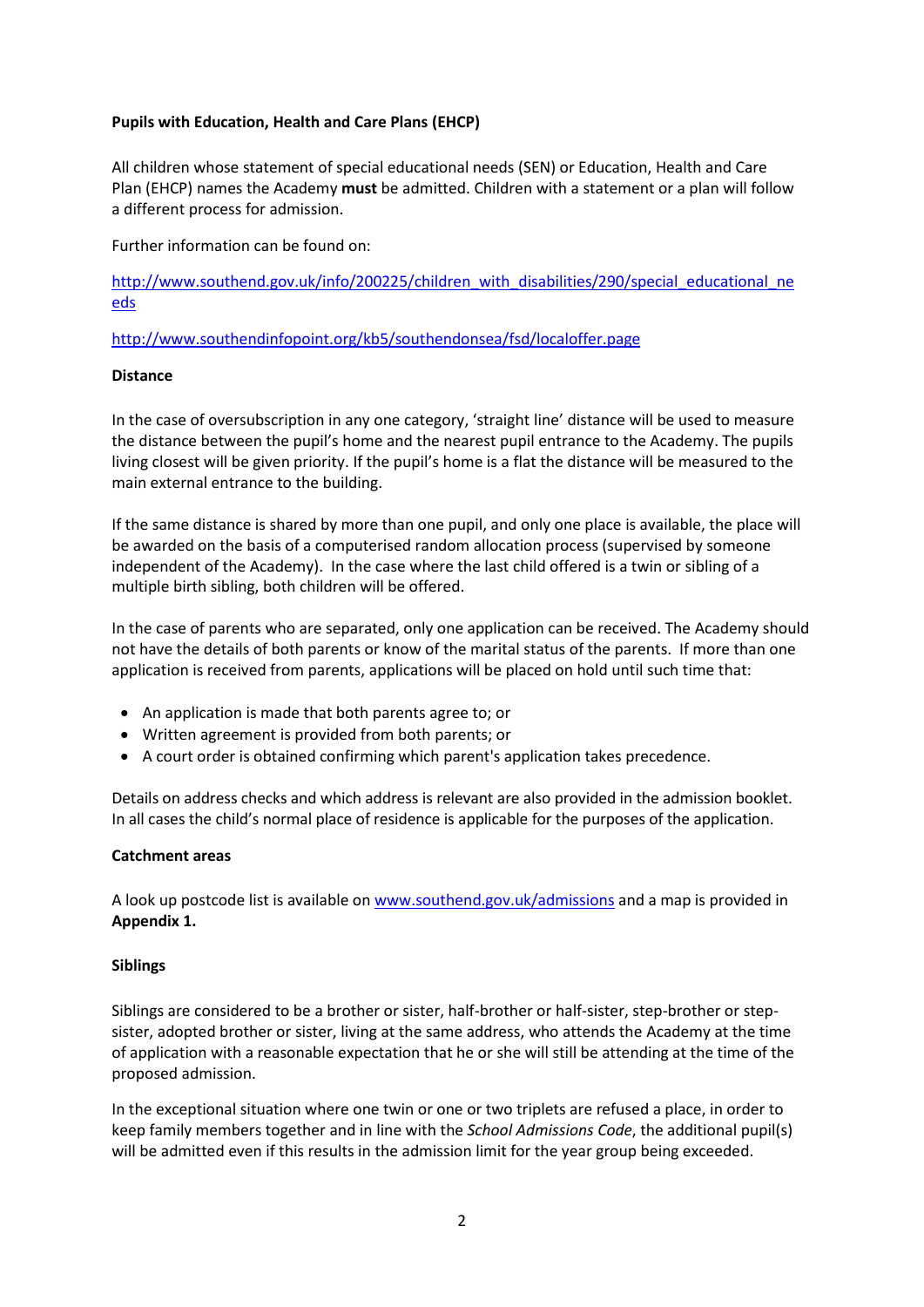## **Waiting list**

In the case of unsuccessful applications, parents can request that their child is added to the Academy's Waiting List.

The Academy's Waiting List is ordered in accordance with the oversubscription criteria. If a vacancy arises in the relevant year group, a place will be offered to the child as per the admission criteria in section 1.2.

Parents will be contacted on a termly basis to check if they still wish for their child to be on the Waiting List. The Waiting List is held until the end of the academic year.

### **In-year admissions**

For applications outside of the standard transition point, parents will need to complete an In-Year Application form which can be obtained from the website [www.bournemouthpark.co.uk](http://www.bournemouthpark.co.uk/) or by emailing [office@bournemouthpark.southend.sch.uk](mailto:office@bournemouthpark.southend.sch.uk)

If the year group is under its PAN, a place will be offered in line with the Academy's oversubscription criteria. If the year group is equal to or exceeds the PAN, the child will be added to the Waiting List.

Unsuccessful applicants have the right to appeal to an Independent Appeals Panel. In such instances, parents should e-mai[l office@bournemouthpark.southend.sch.uk](mailto:office@bournemouthpark.southend.sch.uk)

#### **Over/under age applications**

Parents may seek a place for their child outside of their normal age group, (usually during the school year and not at the point of admission), for example, if the child is gifted and talented or has experienced problems such as ill health. In addition, the parents of a summer born child may choose not to send that child to school until the September following their fifth birthday and may request that they are admitted out of their normal age group – to Reception rather than Year 1.

Requests for Year 3 and Year 6 must have been submitted by the parent and considered by the Academy before the closing date for applications to Year 7 i.e. 31<sup>st</sup> October and 15<sup>th</sup> January for Year 3 of any given year.

The Academy must ask parents to submit a full request with any relevant documentation and should make decisions on the basis of the circumstances of each case and in the best interests of the child concerned. This will include documenting the following:-

- The parent's views.
- Information about the child's academic, social and emotional development.
- Where relevant, their medical history and the views of a medical professional.
- Whether they have previously been educated out of their normal age group.
- Whether they may naturally have fallen into a lower age group if it were not for being born prematurely.

A parent cannot appeal against refusal to the 'out of normal age group' application.